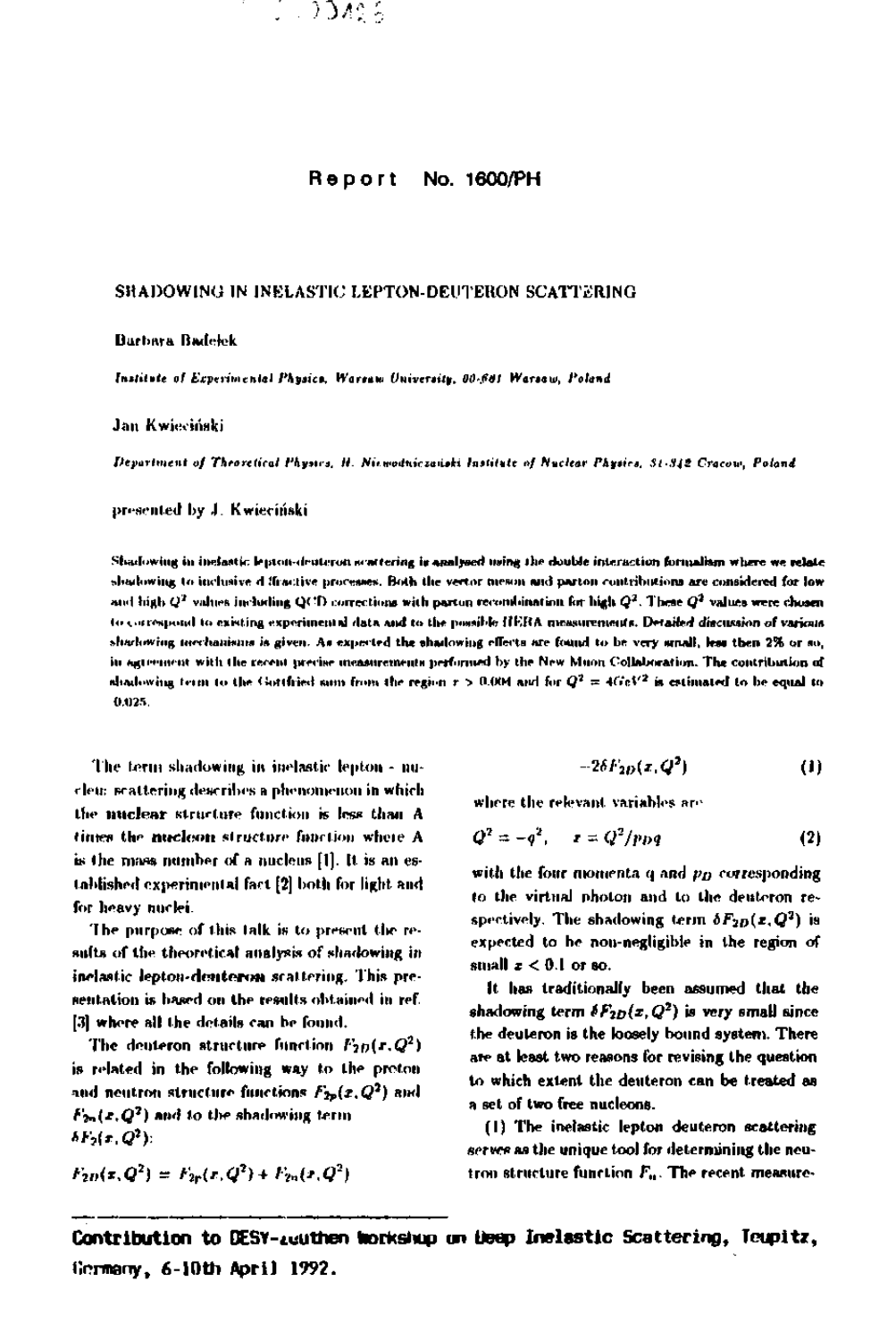**mente of the structure function ratios performed by the New Muon Collaboration [4] are very precise and so even the relatively small uhadowinp term can in principle affect the ex tract ion of the neutron structure function out of experimental data. It can in turn affect determi nation ot other quantities, like for instance the Gottfried sum** *la* **[5]:** 

$$
I_G(Q^2) \approx \int_0^1 \frac{dx}{x} [F_{2p}(x, Q^2) - F_{2n}(x, Q^2)] \tag{3}
$$

(2) In the region of very small values of  $x \notin \mathbb{Z}$ **10"<sup>2</sup> or so and for large** *Q<sup>7</sup>*  **which may become accessible in the possible HERA measurements the shadowing should reveal various QCD effects including in particular the gluon recombination from two different nucleons in the dculeron [3,6].** 

**Our aim will be to quantitatively estimate the nuclear shadowing in the deuteron in the kinematical region covered by the recent. NMC data as well as in the region typical for the possible HERA measurements.** 

**In the region of large**  $\boldsymbol{Q^2}$  **we expect that the interaction of the virtual photon with thedeuteron is described by the "hand-bag" diagram of fig. 1. In this region the parton model is applicable which leads to Bjorken scaling mildly violated by the perturbative QCD corrections. The parton model is described by the "hand-bag" diagram for the virtual Compton amplitude (fig.I). It is this hand-bag structure of the diagram which guarantees Bjorken scaling [7] (modulo pertur bative QCD corrections) independently of the structure of the lower part of this diagram.** 

One can represent this diagram as the sum of two **terms (a) and** (b) which correspond to dif ferent number of nucleons participating in the interaction with the virtual photon. The structure function corresponding to the diagram  $(a)$ 





**Fig. I. The hand-bag diagram for the virtual Compton amplitude; (s) the «ingle and (b) the double interaction**  terms. The lines in the upper part of the diagrams denote **quarka (anliquarka) while the thirk linn in the ln«er part of diagrams (a) and (b) denote nucleonn.** 

of fig. I equals to the sum of the proton and neutron structure functions while the shadowing is given by the diagram (b) of fig. I i:i which both nucleons participate in the interaction. The different models of shadowing correspond to different structure details of this diagram.

In the small x region one expects that the double interaction term is dominated by the double pomeron exchange that relates the shadowing to the diffractive production induced by virtual photons i.e.:

$$
\delta F(\mathbf{z}, \mathbf{Q}^2) = \int d^2 \mathbf{k}_\perp \int_{\xi_0}^1 d\xi S(\mathbf{k}^2) \frac{\partial^2 F_2^{diff}}{\partial \xi \partial t} \qquad (4)
$$

In this formula  $S({\bf k^2})$  is the deuteron form-factor. and  $\frac{\partial^2 F^{(1)}_{\text{max}}}{\partial t^2}$  is the diffractive structure function [8]. We define  $\xi = 2kq/p_{D}q$  where k is .he four momentum corresponding to pomeron,  $\xi_0 = z(1 + M_{\varepsilon 0}^2/Q^2)$  where  $M_{\varepsilon 0}^2$  is the low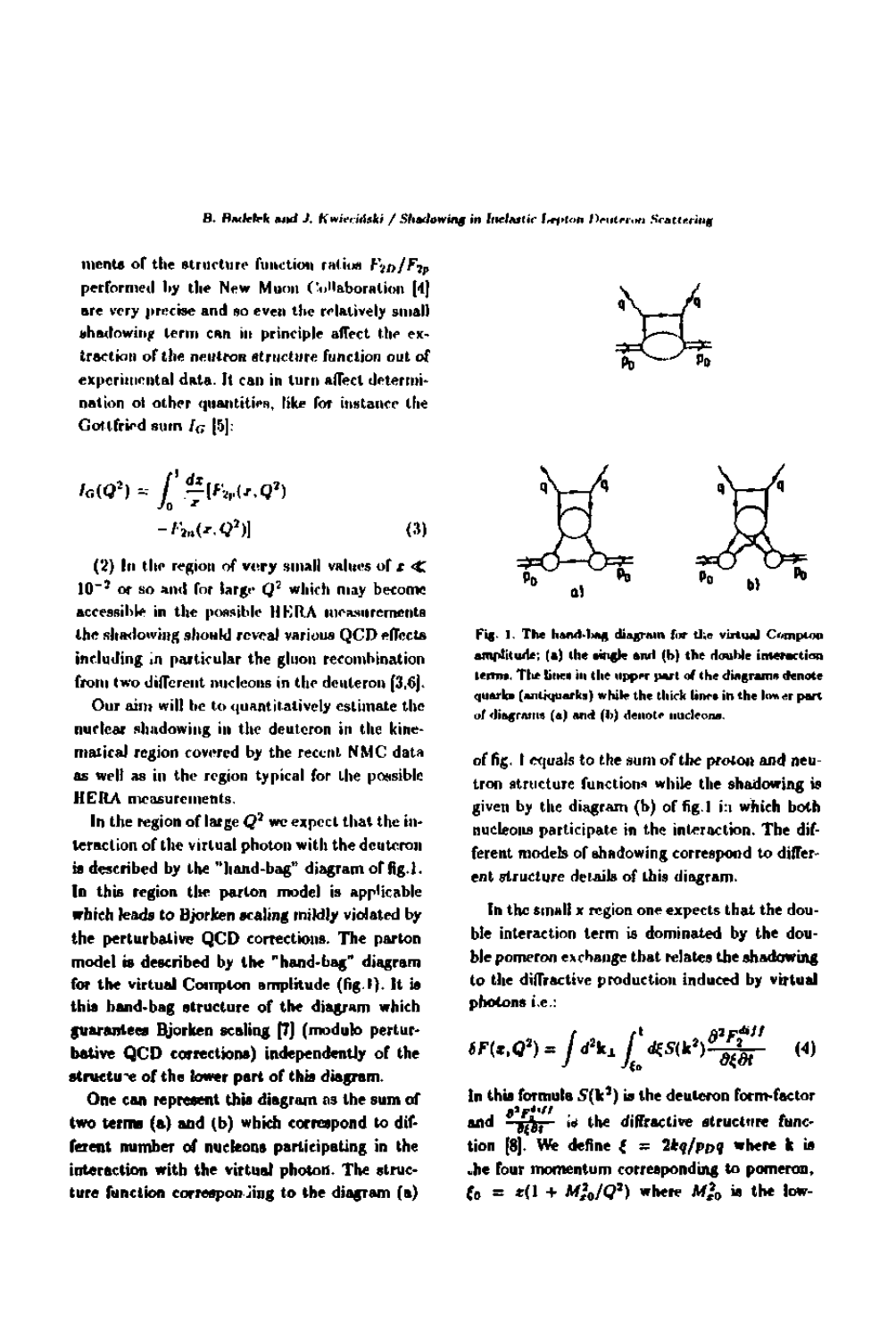est mass squared of the diffractively produced hadronic system. We also have  $t \approx -k_1^2$ where  $k_0^2 = m^2 \xi^2$  with in being equal to nin leon 111265.

The diffractive structure function  $\frac{\partial^2 F_2^{(eff)}}{\partial \xi \partial t^\perp}$  is related to the pomeron structure function  $F_2^{(P)}(x/\xi,Q^2,t)$  [8]:

$$
\frac{\partial^2 F_2^{diff}}{\partial \xi \partial t} = \frac{\partial^2(t)}{16\pi \xi} F_2^{(P)}(x/\xi, Q^2, t) \tag{5}
$$

where  $\beta(t)$  denotes the pomeron coupling to the nucleon. The pomeron structure function  $F_2^{(P)}(\mathbf{r}',\mathbf{Q}^2,t)$  is parameterized as below:

$$
F_2^{(P)}(x', Q^2, t) \cong F_2^{(P)}(x', Q^2, t = 0)
$$
  
= 
$$
\frac{qQ^2}{(Q^2 + Q_0^2)} + br'(1 - x')
$$
 (6)

with the first and the second term corresponding to the triple pomeron and the quark box diagram contributions respectively. It should be noticed that the x' scaling of the pomeron structure function implies the Bjorken scaling of the shadowing term  $\delta F_2(x,Q^2)$  for large  $Q^2$ . The formulas (4) to (6) define the partonic mechanism of shadowing suitably extended to the region of low  $Q^2$ .

The region of low  $M_x^2$  where  $M_x$  is the mass of the diffractively produced system is dominated by the diffractive production of low-mass vector mesons. It is assumed to be described by the vector meson dominance model. In this model the contribution of low mass vector mesons to nuclear shadowing corresponds to double scattering of vector mesons which are coupled to virtual photons (fig.2). One gets then:

$$
\delta F_{2D}^{(v)} = \frac{Q^2}{4\pi} \sum_{v} \frac{M_v^4 \delta \sigma_{vD}}{\gamma_v^2 (Q^2 + M_v^2)^2}
$$
(7)

where  $M_{\theta}$  is the mass of the vector meson  $v$  and the constants  $\gamma_v^2$  can be calculated from the leptonic widths of the vector meson v. The crosssection  $\delta \sigma_{\nu D}$  is given by:



Fig. 2. Double scattering of vector mesons.

$$
\delta \sigma_{v} D = \frac{1}{16\pi^2} \sigma_{vN}^2 \int d^2 \mathbf{k}_\perp S(\mathbf{k}^2)
$$
 (8)

where now  $k_0^2 = m^2 r^2 (M_v^2/Q^2 + 1)^2$  and  $\sigma_{vN}$  is the total vector meson-nucleon cross section. In our calculations we shall include the contribution of  $\rho$ ,  $\omega$  and  $\phi$  mesons. As can be seen from eq.  $(7)$  the double scattering of vector mesons gives vanishing contribution to shadowing in the large  $Q^2$  limit.

Contribution from masses higher than  $M_{\phi}$  will be related to the partonic mechanism of shadowing as decribed above. In our estimate of shadowing coming from the partonic mechanism we do therefore set the parameter  $M_{x0}^2 > M_{\tilde{d}}^2$  (the magnitude of  $M_{x0}^2$  is of course irrelevant in the large  $Q^2$  limit). This choice of  $M_{z0}^2$  guarantees avoiding of double counting in  $\delta F_{2D}$  when summing the partonic mechanism and the rescattering of vector meson parts of shadowing. These two parts just refer to two separate regions of  $M^2$ .

In fig.3 we plot our results for  $\delta F_{2D}$  as functions of x for fixed values of  $Q^2$ . We also plot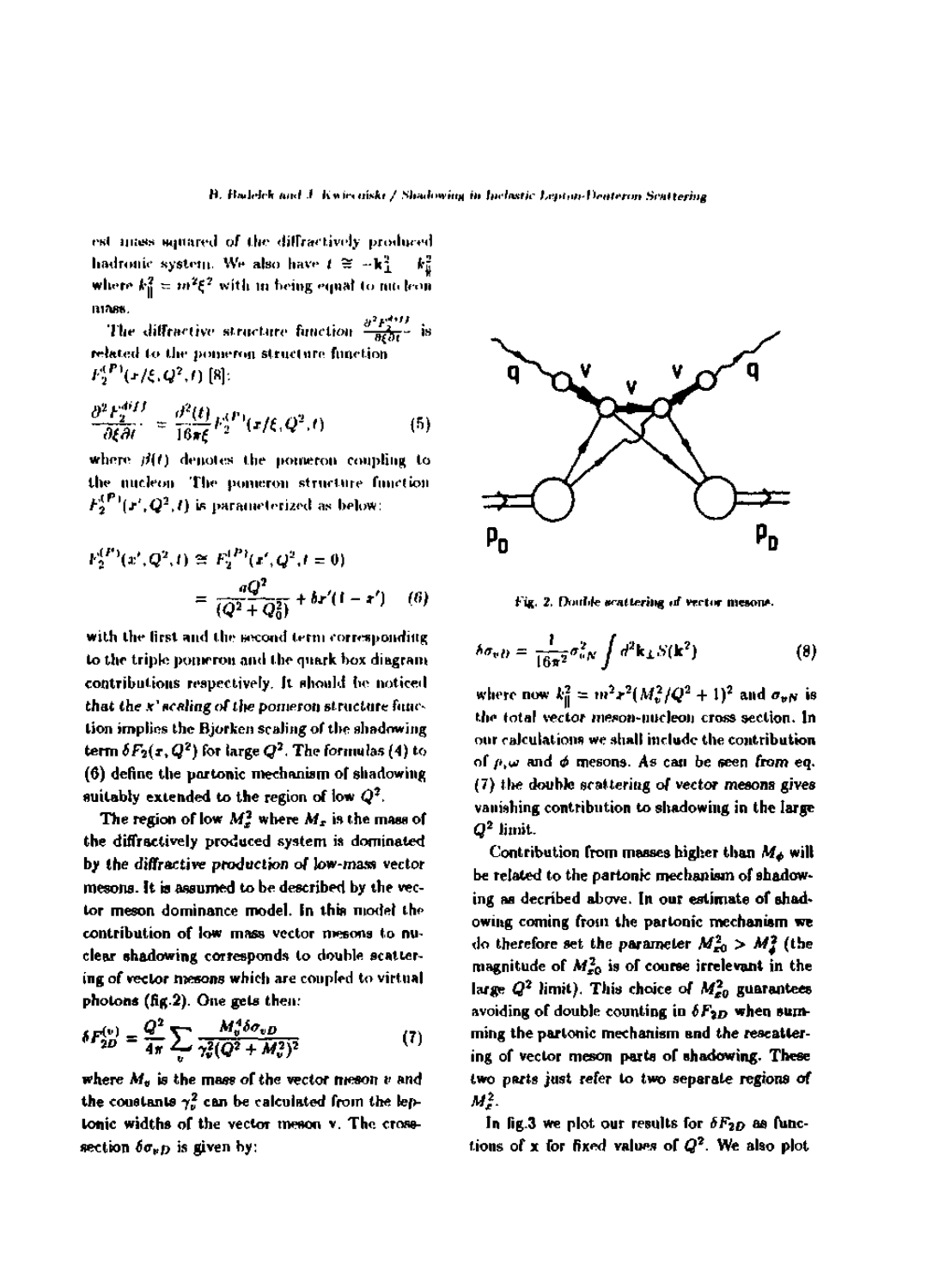the vector meson  $\delta F_{2D}^{(v)}$  and parton mechanism contributions  $\delta F_{2B}^{(p)}$  to shadowing. The pattern of x-dependence changes weakly with  $Q^2$ . The  $\lambda$ -dependence is determined by the " $1/\xi$ " diffractive spectrum (eqs. (5) and (6)) for small values of x and by the deuteron form-factor for higher values of x. The latter stems from the fact that the form factor argument,  $k^2$ , depends upon  $\xi$ . The x dependence of  $\delta F_{2D}^{(v)}$  is driven entirely by the form factor since we used the energy independent total cross-sections  $\sigma_{vN}$ . The deuteron structure function (normalized per nucleon) is equal to about 0.25 at  $Q^2 = 1 GeV^2$ , almost independently of x, for  $x < 0.1$  [2a]. Shadowing of high energy virtual photons in deuteron is then at most a 2-3 % effect. Using the results presented in fig. 3 we may estimate the contribution of shadowing to the Gottfried sum  $\Delta I_G(x > r_{min}, Q^2)$  defined as:

$$
\Delta I_G(x > x_{\text{min}}, Q^2) =
$$
  
-2
$$
\int_{x_{\text{min}}}^{0.1} \frac{dx}{x} \delta F_{2D}(x, Q^2)
$$
 (9)

For  $Q^2 = 4 GeV^2$  and for  $x_{min} = 0.004$  (i.e. for the values corresponding to the experimental measurements [4]) we find:

$$
\Delta I_G(z > z_{min}, Q^2 = 4 GeV^2) = -0.025 \qquad (10)
$$

The independent estimate of  $\Delta l_G$  from the region  $\tau > 0.004$  presented in ref. [5] which is based on different model of diffractive production gives:  $\Delta I_G = -0.043.$ 

It should be noticed that the relation between the Gottfried sum and the measured structure functions  $F_{2D}$  and  $F_{2p}$  in the presence of shadowing is as below:

$$
I_G(z_{min}, z_{max}, Q^2)
$$
  
\n
$$
\equiv \int_{z_{min}}^{z_{max}} \frac{dz}{z} [F_{2p}(z, Q^2) - F_{2n}(z, Q^2)]
$$

$$
c_1 \int_{x_{min}}^{x_{max}} \frac{dx}{x} [2F_{2p}(x, Q^2 - F_{2D}(x, Q^2))]
$$
  
+ 
$$
\Delta I_G(x > x_{min}, Q^2)
$$
 (11)

The shadowing leads to negative sign of  $\Delta L$ . i.e. to smaller L; than that determined experimentally assuming no shadowing. The experimental measurements give for the first integral in the right hand side of the equation (11) the value  $I_G^{exp} = 0.227 \pm 0.007(stat.) \pm 0.014(syst.)$ for  $x_{min} = 0.004$ ,  $x_{max} = 0.8$  and  $Q^2 = 4 GeV^2$ [4],[

We shall now discuss possible QCD effects on shadowing.

In the large  $Q^2$  region  $\delta F_{2D}$  is related to the shadowing terms in the quark  $(\delta q)$  and antiquark  $(bq)$  distributions in the deuteron:

$$
\delta F_{2D} = r \sum_{flavors} r_i^2 (\delta q_i + \delta \dot{q}_i)
$$
 (12)

The shadowing terms *bg* are also present in the gluon distributions in the deuteron. They can be related to the gluon distributions in a pomeron  $[3,9]$ .

There are two possible QCD effects which can modify shadowing contribution to parton distributions:

(1) mild scaling violations induced by the QCD evolution,

(2) possible recombination of partons from different nucleons which gives additional terms in the evolution equations  $[3,6]$ . Those terms are sensitive upon the small x behaviour of gluon distributions in the nucleon.

The QCD corrections to shadowing become important in the region of very small values of **x** and for moderately large values of  $Q^2$ , that is in the kinematical range of the possible HERA measurements. They are displayed in fig. 4 and compared with the prediction of the partonic mechanism without QCD evolution which is reptesented by the dashed line in fig. 4. The QCD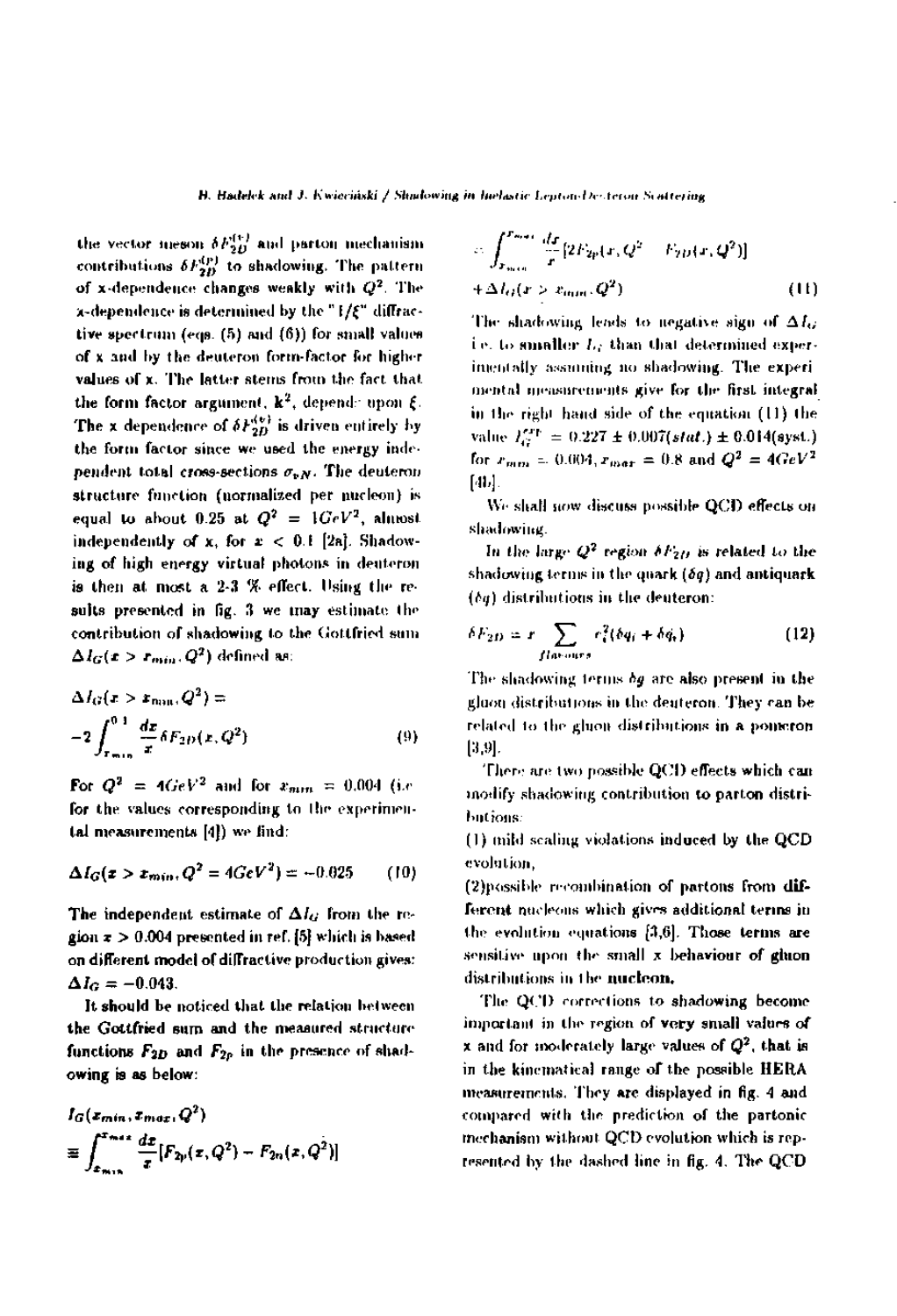

Fig. 3. Results for  $\delta F_{2D}$  as functions of x for fixed values of  $Q^2$  (continuous lines). The dotted curves mark the  $\delta F_{2D}^{(p)}$  and the dashed lines the  $\delta F_{2D}^{(p)}$  contributions.



Fig. 4. Effects of QCD evolution on  $\delta F_{2D}$  for  $Q^2 = 10 \, \text{GeV}^2$  (no vector meson contribution). Long dashed curves shows unevolved  $\delta F_{2D}$  while the remaining four lines show the effects of the QCD evolution as described in the text.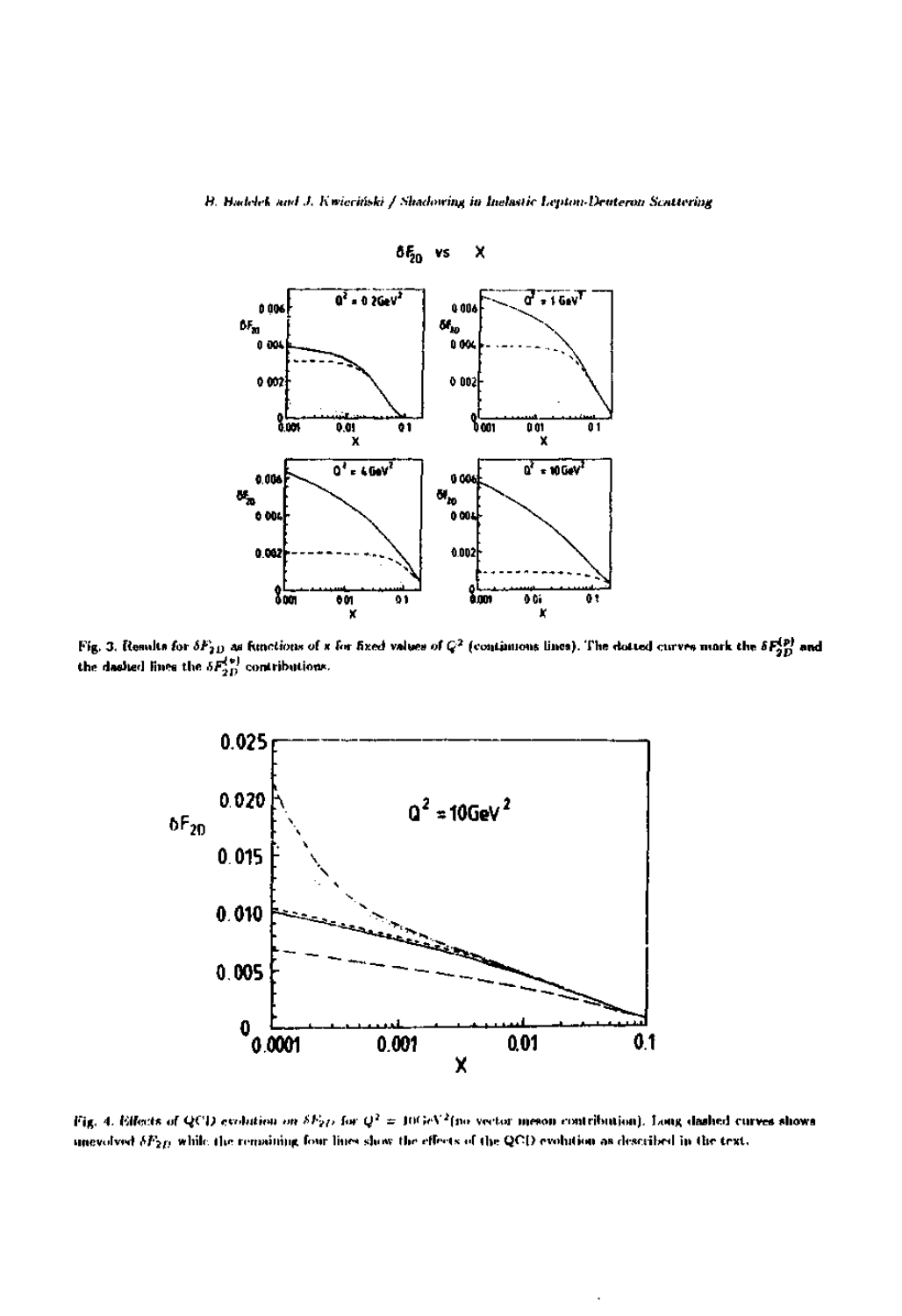evolution changes substantially the results at low **x** values. The evolution which neglects the parton recombination terms which is represented by the continuous line in fig.4 leads to an increase of  $\delta F_{2D}$  from 0.007 to 0.01 at  $x = 10^{-4}$ and  $Q^2 = 10 GeV^2$ . This is a consequence of large amount of gluons in the pomeron enhancing the amount of quarks and antiquarks through the QCD evolution. The parton recombination mechanisms are very sensitive to the gluon distributions  $xg(x,Q^2)$  in the nucleon at low x. In fig.4 we show the differences between results on  $\delta F_{2D}$  for three possible gluon parameterizations in the nucleon which differ by their behaviour at the  $x = 0$  limit [10]. Thus the short dashed line corresponds to  $xg(z,Q^2) \rightarrow$  const for  $z \rightarrow 0$ , the dotted curve corresponds to the gluon distribution containing both the singular  $z^{-1/2}$  behaviour and shadowing effects and the dasheddotted line shows results for  $xg(x,Q^2) \rightarrow x^{-1/2}$ . The structure function  $F_{2D}$  is also very sensitive to the gluon distributions in that region and therefore the shadowing is again only a 2% effect.

## **Acknowledgment**

JK thanks Johannes Blümlein for his kind invitation to the Workshop and for its excellent organization. Both of us thank Stefano Forte for very useful correspondence. This research has been supported in part by the Polish Committee for Scientific Research grant no 2 0198 91 01.

## References

[1] (a) T.H. Bouer et al., Rev. Mod. Phys. 50 (1978) 261; (b) G. Grammer Jr. and J.D. Sullivan, in Electromagnetic Interactions of Hadrons, ed. A.Donnachie and G.Shaw (Plemun, New York. 1978); (c) L.Frankfort and M.Strikman, Phys. Rep. 160 (1988) 235; (d) R.J.M. Covolan and E. Preduzzi,

talk given at the Folgaria Winter School, February 1990, Univ. of Torico preprint DFTT 21/90.

- [2] (a) EMC, M. Ameodo et al., Nucl. Phys. B333 (1990). 1; (b) NMC, P.Amsudruz et al., Z.Phys. C51 (1991) 387; (c) E-665, M.R. Adams et al., Fermilab - Pub-92-51-E.
- [3] B.Badelek and J. Kwieciński, Nurl. Phys. B370 (1992) 278.
- [4] (a) NMC,D. Allasia et al., Phys. Lett. B249 (1990) 366; (b) NMC,P. Amaudruz et al., Phys. Rev. Lett. 66 (1991) 2712.
- [5] V.R. Zoller, Phys. Lett. B279 (1992) 145.
- [6] (a) A.H. Mueller and J. Qiu, Nucl. Phys. B268 (1985) 427; (b) J. Qiu, Nucl. Phys. B291 (1987) 746.
- [7] P.V. Landshoff, J.C. Polkinghorne and K.D. Short, Nucl. Phys. B28 (1971) 225.
- [8] (a) A. Donnachie and P.V. Landshoff, Nucl. Phys. B244 (1984) 322; (b) A. Donnachie and P.V. Landshoff, Phys. Lett. B191 (1987) 309; (c) K.H. Streng, CERN-TH 4949 (1988).
- [9] (a) G. Ingelman and E. Schlein, Phys. Lett. B152 (1985) 256; (b) E.L. Berger et al., Nucl. Phys. B266 (1987) 704.
- [10] J. Kwieciński, A.D. Martin, W.J. Stirling and R.G. Roberts, Phys. Rev. D42 (1990) 3645.